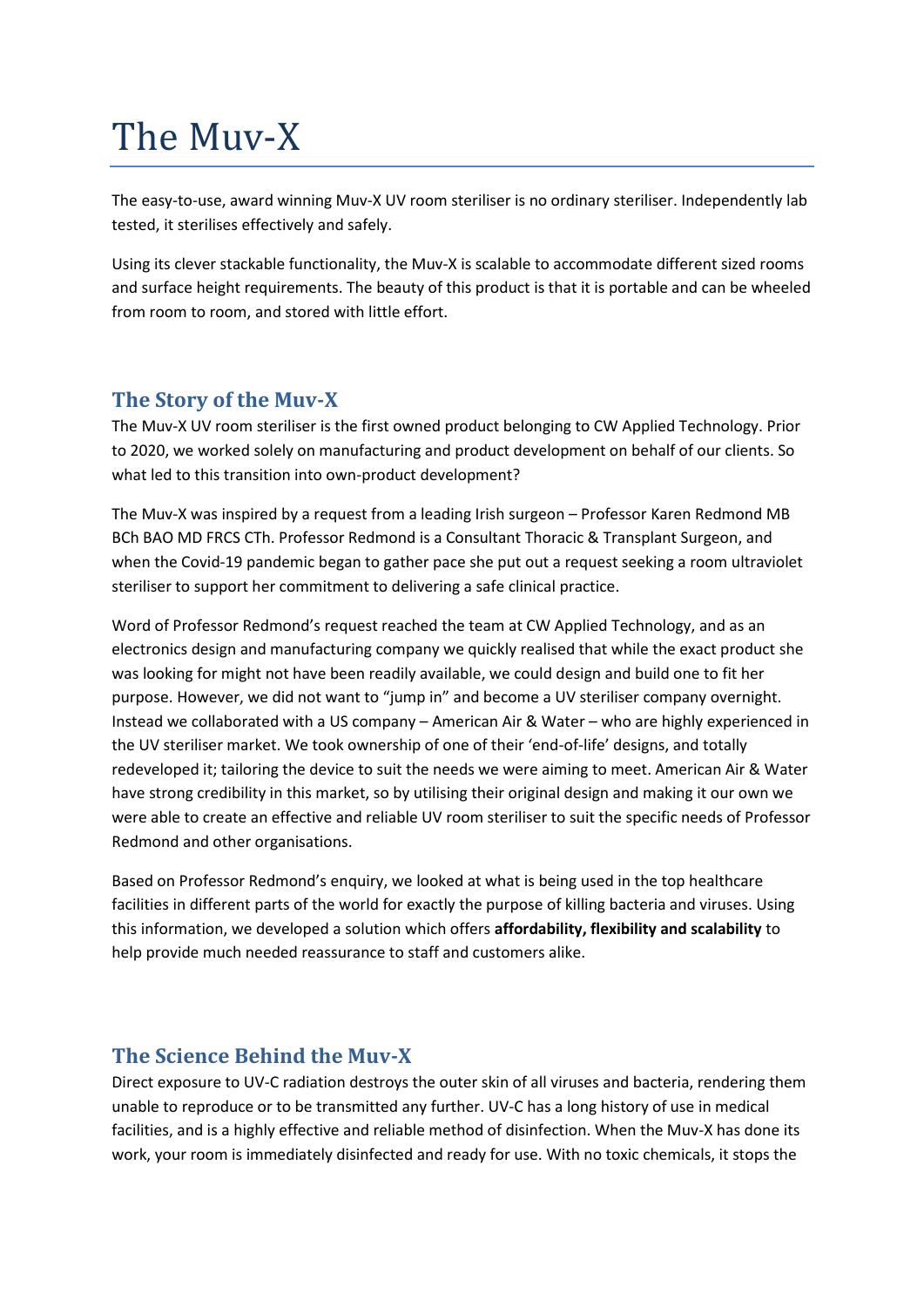spread of Covid-19, CPE and other nasty bacteria and viruses with little time and effort from your staff.

When disinfecting a surface or space, the efficacy of a product is measured by "log kills". The difference between a single % digit can have a major impact – this is essential to understand when deciding on a product to keep your organisation safe. The Muv-X delivers a 6-log kill dose of UV-C over a 3m radius in just 15 minutes. In layman terms, this means that it kills 99.9999% of microorganisms in that space, which is significantly closer to 100% than many others on the market.

## **Key Benefits of the Muv-X**

- Hospital-grade sterilising technology
- Kills all viruses, bacteria, fungi and mould
- Chemical-free
- Food-safe
- Safe and easy to use
- Mobile: easily wheeled from room to room
- **Effortless: simply switch on and leave the room**
- Designed and manufactured in Ireland

## **Certifications & Accreditations**

The Muv-X is **CE certified**, and has been independently tested by an FDA approved testing laboratory. It was also awarded the accreditation of **All-Star Innovative Product of the Year 2021** by the All Ireland Business Foundation.

#### **Our Customers**

The Muv-X has already been implemented by a wide variety of organisations, including:

- Medical Facilities
- Hotels
- Restaurants
- Nursing Homes
- **•** Schools & Universities
- Retailers
- Sports Clubs
- Corporate Offices